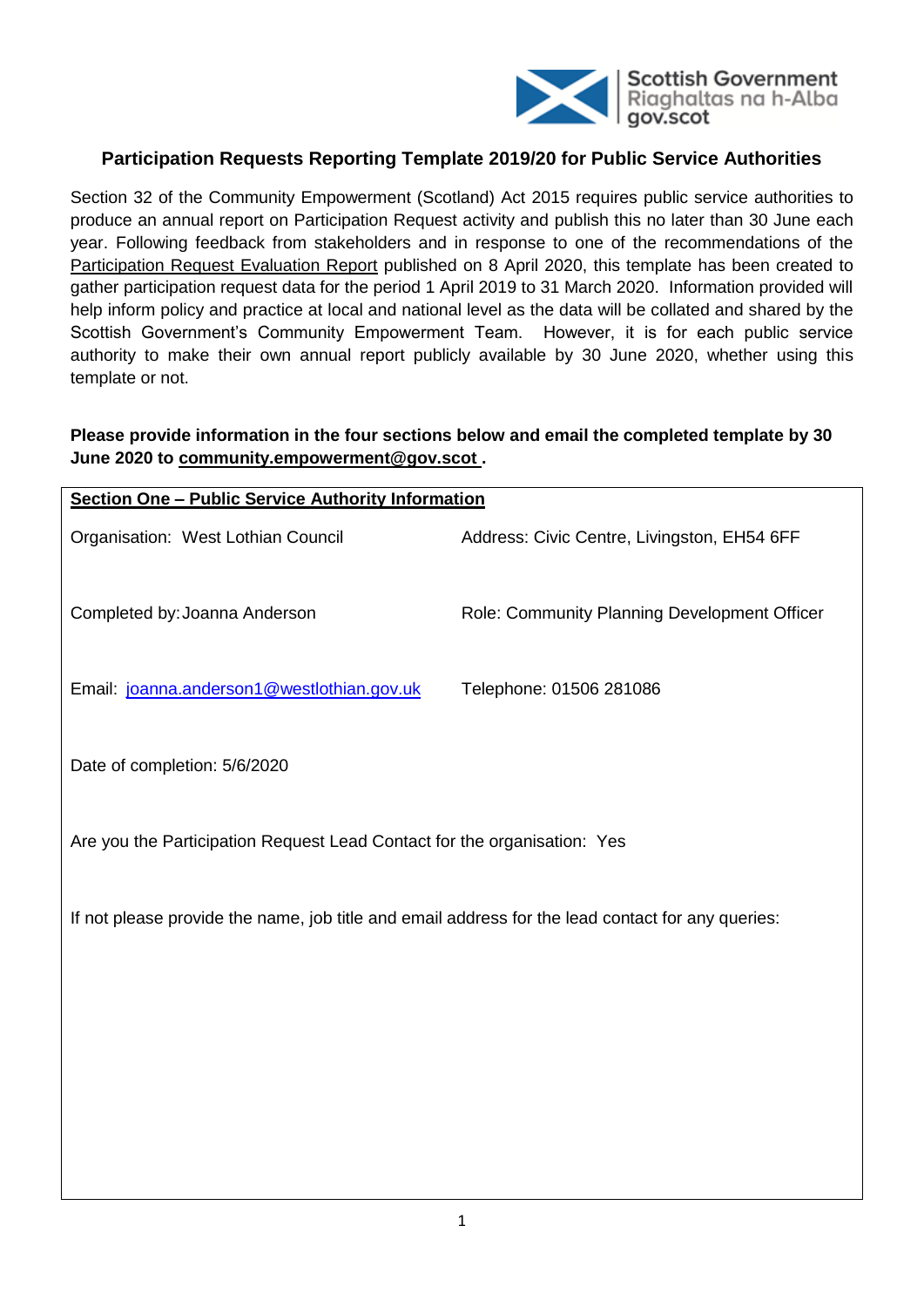### **Section 2: Participation Request Data in 2019/20**

**Please complete following overview table:**

| Total<br><b>Applications</b><br><b>Received in</b><br>2019/20 | <b>Number of</b><br>validated<br>applications<br>in 2019/20 | Number of<br>applications<br>agreed in<br>2019/20 | Number of<br>applications<br>refused in<br>2019/20 | <b>Number</b><br>received in<br>2019/20 and<br>yet to be<br>determined | <b>Number</b><br>received prior<br>to 2019/20 and<br>yet to be<br>determined |
|---------------------------------------------------------------|-------------------------------------------------------------|---------------------------------------------------|----------------------------------------------------|------------------------------------------------------------------------|------------------------------------------------------------------------------|
|                                                               |                                                             |                                                   |                                                    |                                                                        |                                                                              |

2.1 Please provide details of Participation Requests received in 2019/20 which resulted in changes to public services provided by or on behalf of your public service authority and tell us about those changes:

| Name of Community<br>Participation Body | Was the<br>Participation<br>Request<br>successful?<br>(Y/N) | Previous way of working | Way of working following<br>changes |
|-----------------------------------------|-------------------------------------------------------------|-------------------------|-------------------------------------|
| N/A                                     |                                                             |                         |                                     |
|                                         |                                                             |                         |                                     |
|                                         |                                                             |                         |                                     |
|                                         |                                                             |                         |                                     |
|                                         |                                                             |                         |                                     |
|                                         |                                                             |                         |                                     |

2.2 Please use this space to provide any further comments relating to the above data, such as describing the **outcome improvement process** and how the community participation body was involved in it, or details of any wider benefits, such as improved community engagement and ongoing participation.

N/A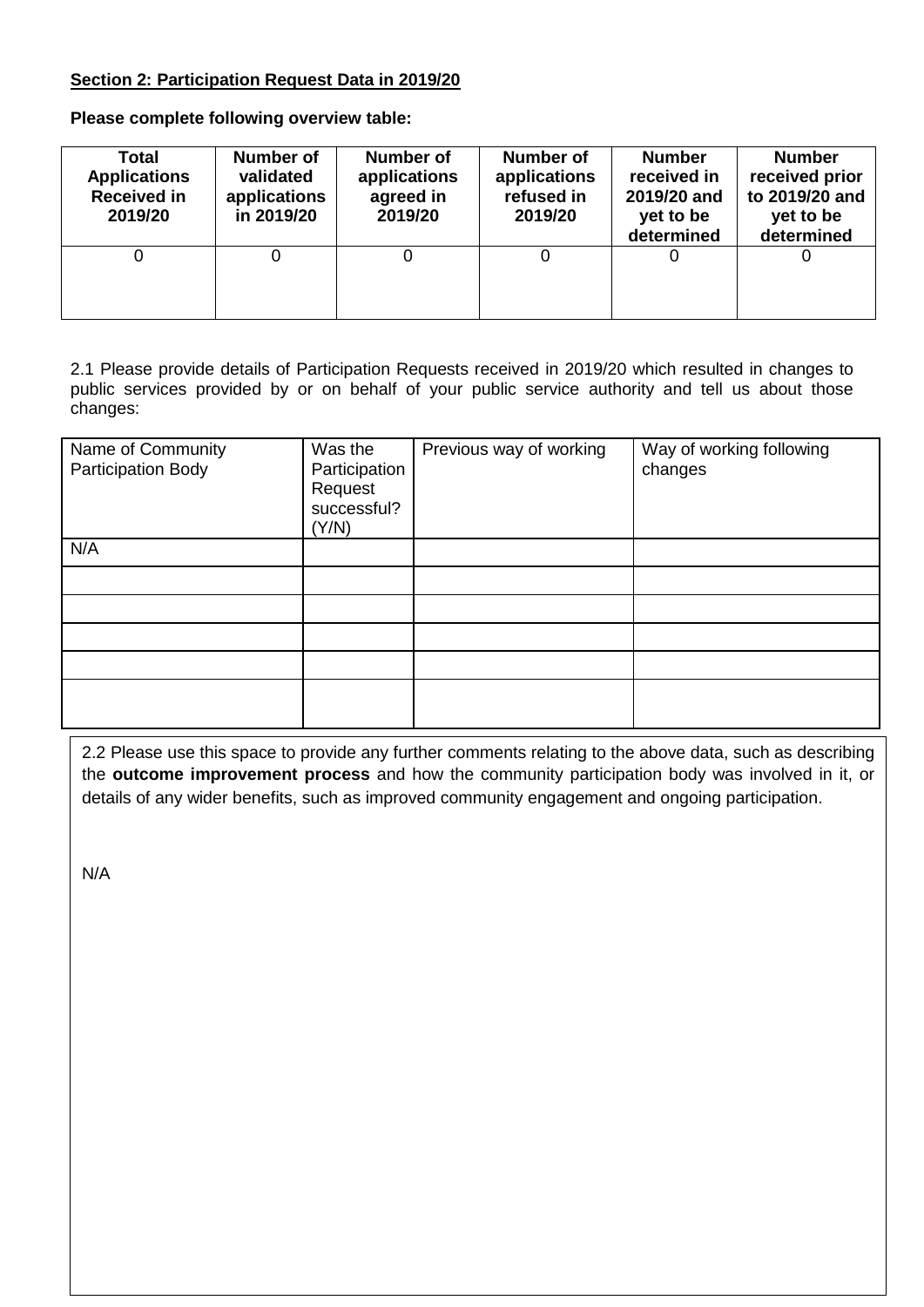# **Section Three – Partnership Working & Promotion of Participation Requests**

**3.1 Please provide details of any engagement with support organisations such as local Third Sector Interfaces and public sector Community Learning and Development staff or national organisations such as the Scottish Community Development Centre.** 

*For example has any new practices to support Participation Requests been developed from working with other bodies, or any learning gained?* 

Since the council's participation request process was first implemented in 2017, a number of community sessions have been delivered to raise awareness of participation requests as well as other parts of the Community Empowerment Act. Some of these were delivered in partnership with the local Third Sector Interface, Voluntary Sector Gateway West Lothian.

In 2019/20, the council received support from the Scottish Community Development Centre (SCDC) to promote participation requests to marginalised and disadvantaged groups. Three sessions were held to provide support to groups interested in making a request and to help shape the new SCDC accessible resources being developed. The third session was delivered virtually via Zoom due to COVID-19. Efforts were made to reach out to local people and groups representing those experiencing socioeconomic disadvantage and those with protected characteristics. Representatives attended from the West Lothian Community Race Forum, community councils and groups and individuals involved in the regeneration steering groups (these are the Community Planning Partnership's locality planning groups which are based around those areas in the bottom 20% of the Scottish Index of Multiple Deprivation). These sessions also provided an opportunity to get further feedback on the council's Participation Request Toolkit. The feedback was largely positive; however the way the information is presented will be tweaked to ensure that it is more accessible and user-friendly. Wider materials and support will also be reviewed to ensure these are tailored for more marginalised groups.

# **3.2 Please provide details of action taken to promote the use of Participation Requests or support Community Participation Bodies in making a Participation Request.**

*For example this could include: Support before making a request, such as to determine whether a participation request is the most appropriate route; - Support to make the request such as assist groups to complete forms, or identify appropriate outcomes; and/or Support to take part effectively in outcome improvement processes.*

West Lothian Council has promoted and supported the use of participation requests through various channels.

- The council's Community Planning Development Officers have been identified as the designated point of contact for participation requests. This helps ensure community groups know who to contact to find out more about how to make a request, to discuss potential requests or consider alternative mechanisms to participate.
- A clear process for making a participation request to the council has been developed. All information on the process can be found on a dedicated page on the council's website. The application form is available on the website and also includes detailed guidance notes. Community groups can also find other useful information on the website, including [Frequently Asked Questions](https://www.westlothian.gov.uk/media/15926/Community-Empowerment-Act-FAQ-s/pdf/Community_Empowerment_Act_FAQs_(public)_(Nov_2017).pdf?m=636461692215200000) (FAQs) on the Community Empowerment Act relevant to West Lothian, an [easyread version](https://www.westlothian.gov.uk/media/18180/Community-Empowerment-Easy-Read/pdf/Community_Empowerment_Easy_Read.pdf?m=636475687414770000) of the FAQs and links to Scottish Government and Scottish Community Development Centre's guidance.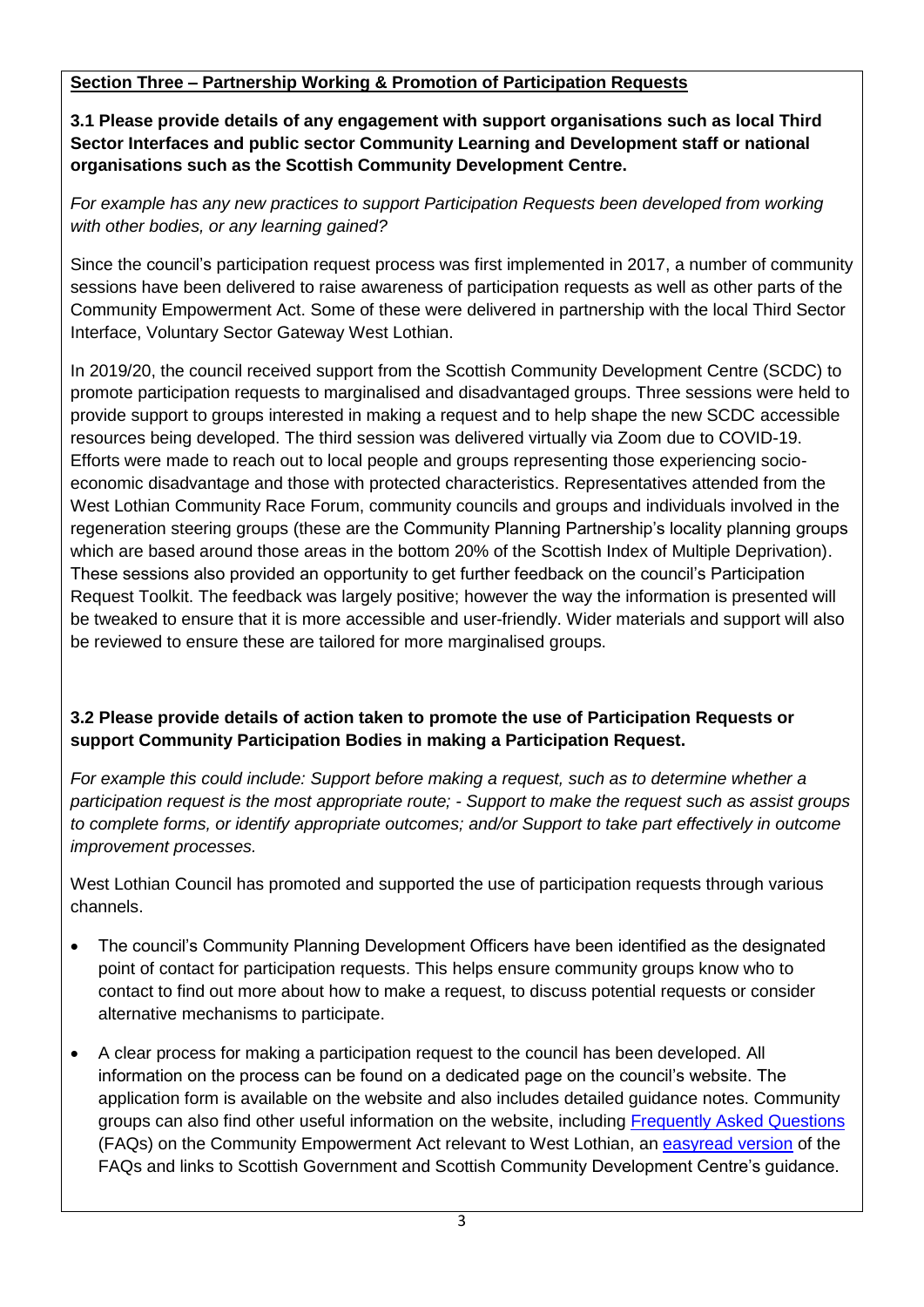- The Participation Request ['Toolkit'](https://www.westlothian.gov.uk/media/17696/WLC-Participation-Request-Toolkit/pdf/WLC_Participation_Requests_Toolkit_(updated_June_2019).pdf?m=636982590015200000) has been developed to provide information on participation requests and to guide community groups through the council's process. This is available on the website and has been shared widely.
- All materials and information on the website include an offer of support to community groups, who are encouraged to engage with the council's Community Planning Development Officers as early as possible around potential requests. This early discussion has already resulted applications previously considered invalid being developed into valid requests. This early discussion also allows community groups to be signposted to existing mechanisms for involvement and engagement that may be more appropriate.
- A staff briefing is being prepared to ensure council staff are aware of the process should they be involved in making a decision on a particular request. Presentations have also been delivered to elected members on participation requests (as part of a wider session on community participation). It is intended that this will be repeated in 2020/21.

# **3.3 Please let us know what actions you have been taking to ensure that your processes are inclusive.**

*For example, this could include accessible information and other support, which enable wider use of participation requests by all population groups including those with protected characteristics.*

As outlined above, the council will use the feedback from the SCDC sessions to review and refresh the Toolkit and other materials to ensure that these are accessible and user-friendly. The exiting easy-read materials will also be reviewed and refreshed if required.

Once the Toolkit and other materials have been reviewed, these will be widely shared with local community groups and through the council's social media as an opportunity to further promote the process. Efforts will be made to go out to 'hard to reach' groups again (including equality forums and regeneration steering groups). The Voluntary Sector Gateway West Lothian, wider community planning partners and local community networks will also be asked to help with this promotion through their own communication channels.

# **3.4 Please outline any plans you have to continue involving local people and local groups in outcome improvement processes as a result of your Participation Request policies.**

The council's process encourages community groups to engage in early discussion with council officers on potential requests. This will help to ensure that any applications submitted are appropriate, robust and well thought out and allows discussion on what an outcome improvement process may look like.

The council also continues to engage with and involve communities through other participation mechanisms, for example via the local regeneration steering groups, the Joint Forum of Community Councils in West Lothian, community equality forums, MSYPs, Citizens Panel surveys, tenant participation mechanisms, the Anti-Poverty Strategy's Experts by Experience Panel.